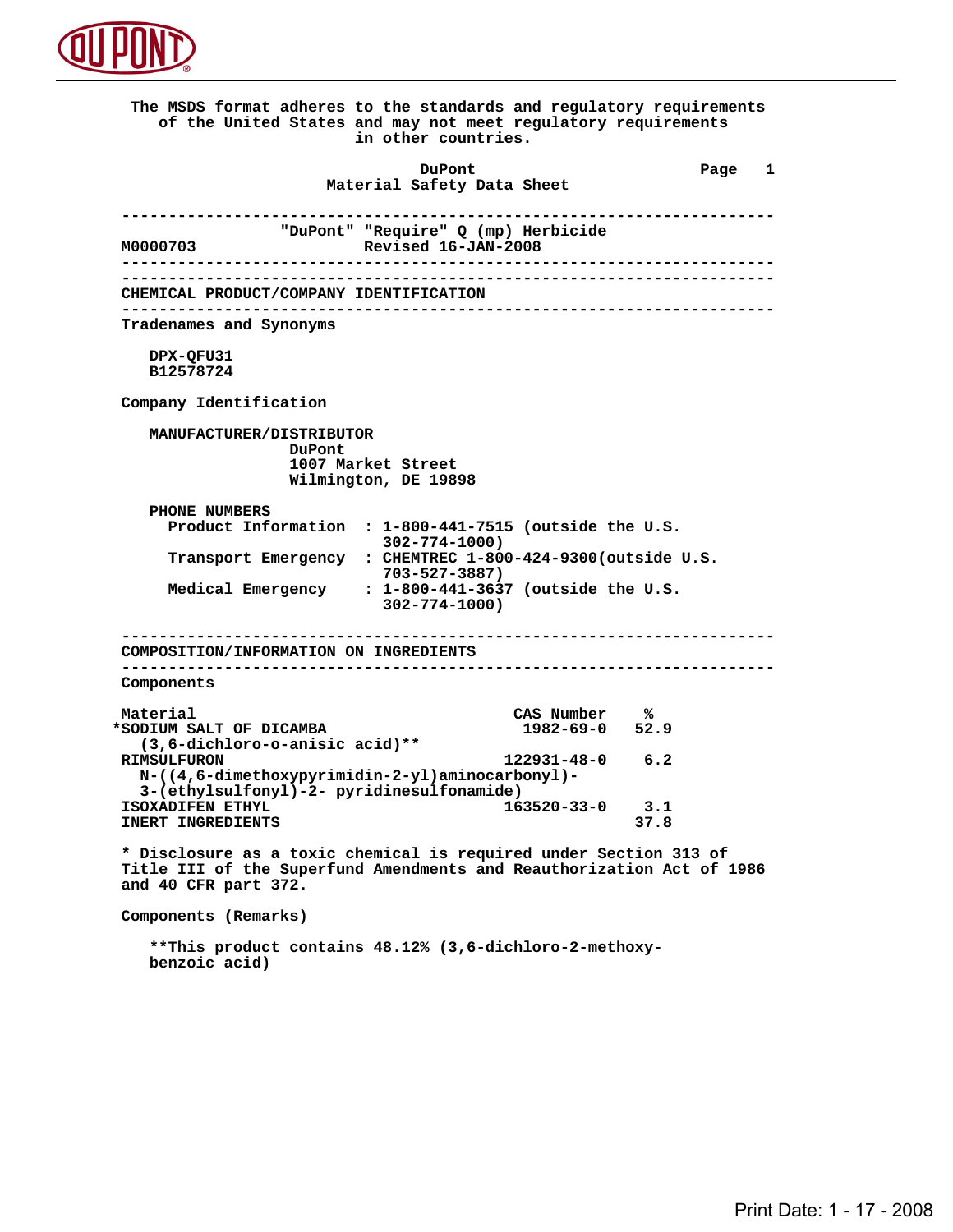#### **---------------------------------------------------------------------- HAZARDS IDENTIFICATION ----------------------------------------------------------------------**

#### **Emergency Overview**

 **WARNING! Causes substantial but temporary eye injury. Wear protective eyewear. Harmful if swallowed or absorbed through skin. Prolonged or frequently repeated skin contact may cause allergic reactions in some individuals. Do not get in eyes or on clothing. Avoid contact with skin. Avoid breathing dust or spray mist. Wash thoroughly with soap and water after handling and before eating, drinking, chewing gum, or using tobacco. Remove and wash contaminated clothing before reuse.**

 **Potential Health Effects**

 **Based on animal data, eye contact with may cause eye irritation with discomfort, tearing, or blurring of vision.**

 **Based on animal data, prolonged overexposures by ingestion or inhalation may cause abnormal liver function as detected by laboratory tests.**

 **Based on animal data, inhalation may cause irritation of the upper respiratory passages, with coughing and discomfort.**

 **Carcinogenicity Information**

 **None of the components present in this material at concentrations equal to or greater than 0.1% are listed by IARC, NTP, OSHA or ACGIH as a carcinogen.**

 **---------------------------------------------------------------------- FIRST AID MEASURES ---------------------------------------------------------------------- First Aid**

 **IF IN EYES: Hold eye open and rinse slowly and gently with water for 15-20 minutes. Remove contact lenses, if present, after the first 5 minutes, then continue rinsing eye. Call a poison control center or doctor for treatment advice.**

 **IF ON SKIN OR CLOTHING: Take off contaminated clothing. Rinse skin immediately with plenty of water for 15-20 minutes. Call a poison control center or doctor for treatment advice.**

 **IF SWALLOWED: Call a poison control center or doctor immediately for treatment advice. Have person sip a glass of water if able to swallow. Do not induce vomiting unless told to do so by a poison control center or doctor. Do not give anything by mouth to an unconscious person.**

 **IF INHALED: Remove person to fresh air. If person is not**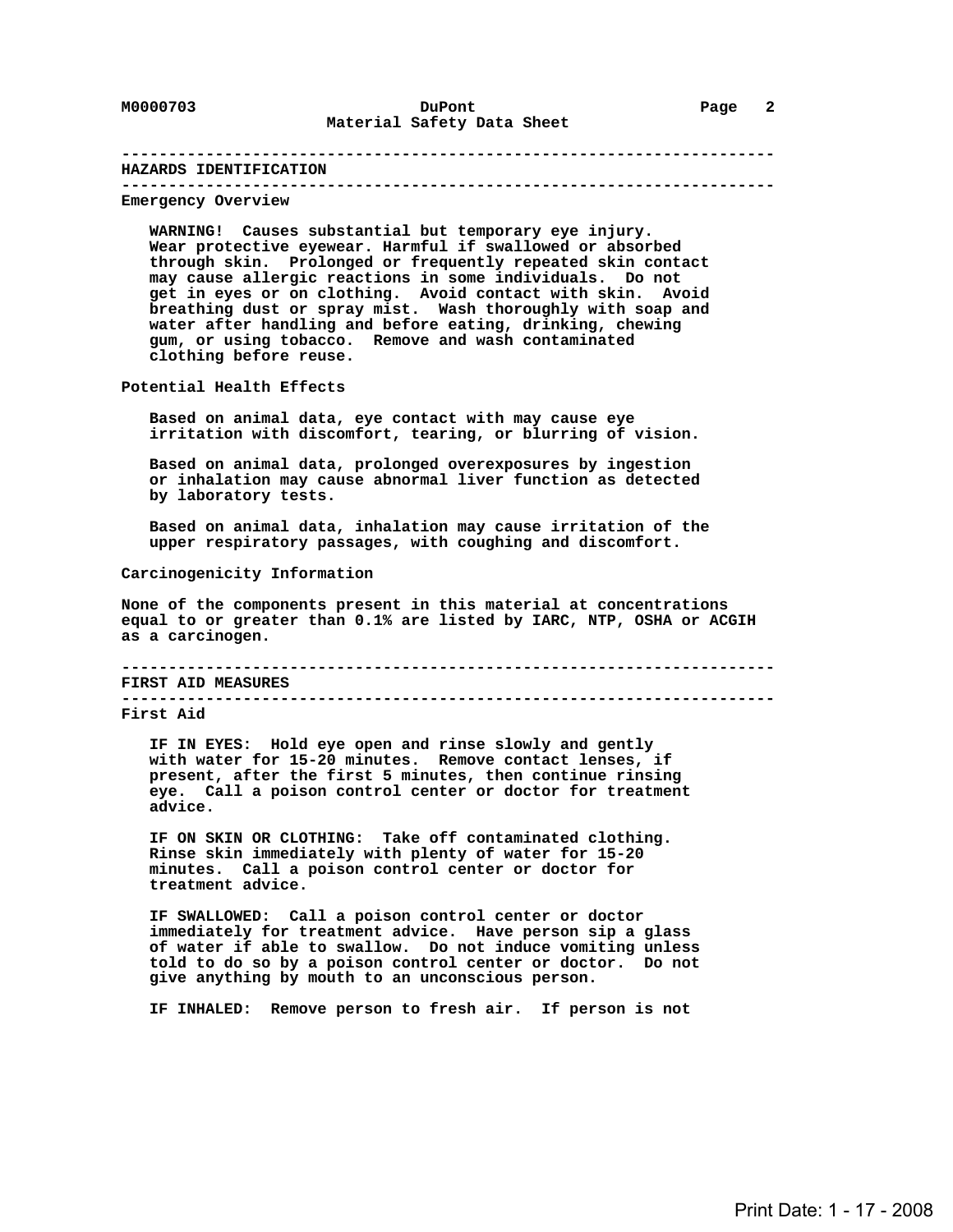**M0000703 DuPont Page 3 Material Safety Data Sheet**

 **(FIRST AID MEASURES - Continued)**

 **breathing, give artificial respiration, preferably mouth-to-mouth, if possible. Call a poison control center for doctor for further treatment advice.**

 **Have the product container or label with you when calling a poison control center or doctor or going for treatment. You may also contact 1-800-441-3637 for emergency medical treatment information.**

 **---------------------------------------------------------------------- FIRE FIGHTING MEASURES ----------------------------------------------------------------------**

 **Flammable Properties**

 **May form an explosive dust/air mixture. Organic solids will burn at elevated temperatures. All products of incomplete combustion and/or decomposition have not been determined.**

### **Extinguishing Media**

 **Water Fog, Foam, Dry Chemical.**

 **Fire Fighting Instructions**

 **Wear self-contained breathing apparatus (SCBA) and full protective equipment.**

#### **----------------------------------------------------------------------**

 **ACCIDENTAL RELEASE MEASURES ----------------------------------------------------------------------**

 **Safeguards (Personnel)**

 **NOTE: Review FIRE FIGHTING MEASURES and HANDLING (PERSONNEL) sections before proceeding with clean-up. Use appropriate PERSONAL PROTECTIVE EQUIPMENT during clean-up.**

 **Evacuate personnel, thoroughly ventilate area, use self-contained breathing apparatus.**

 **Initial Containment**

 **Prevent material from entering sewers, waterways, or low areas. Follow applicable Federal, State/Provincial and Local laws/ regulations.**

 **Spill Clean Up**

 **Sweep up spill and place in suitable container for disposal.**

 **Spillage or leakage should be contained and absorbed with clay granules, sawdust, or equivalent material for disposal. Wash away residue with plenty of water. Clean pickup equipment with plenty of water.**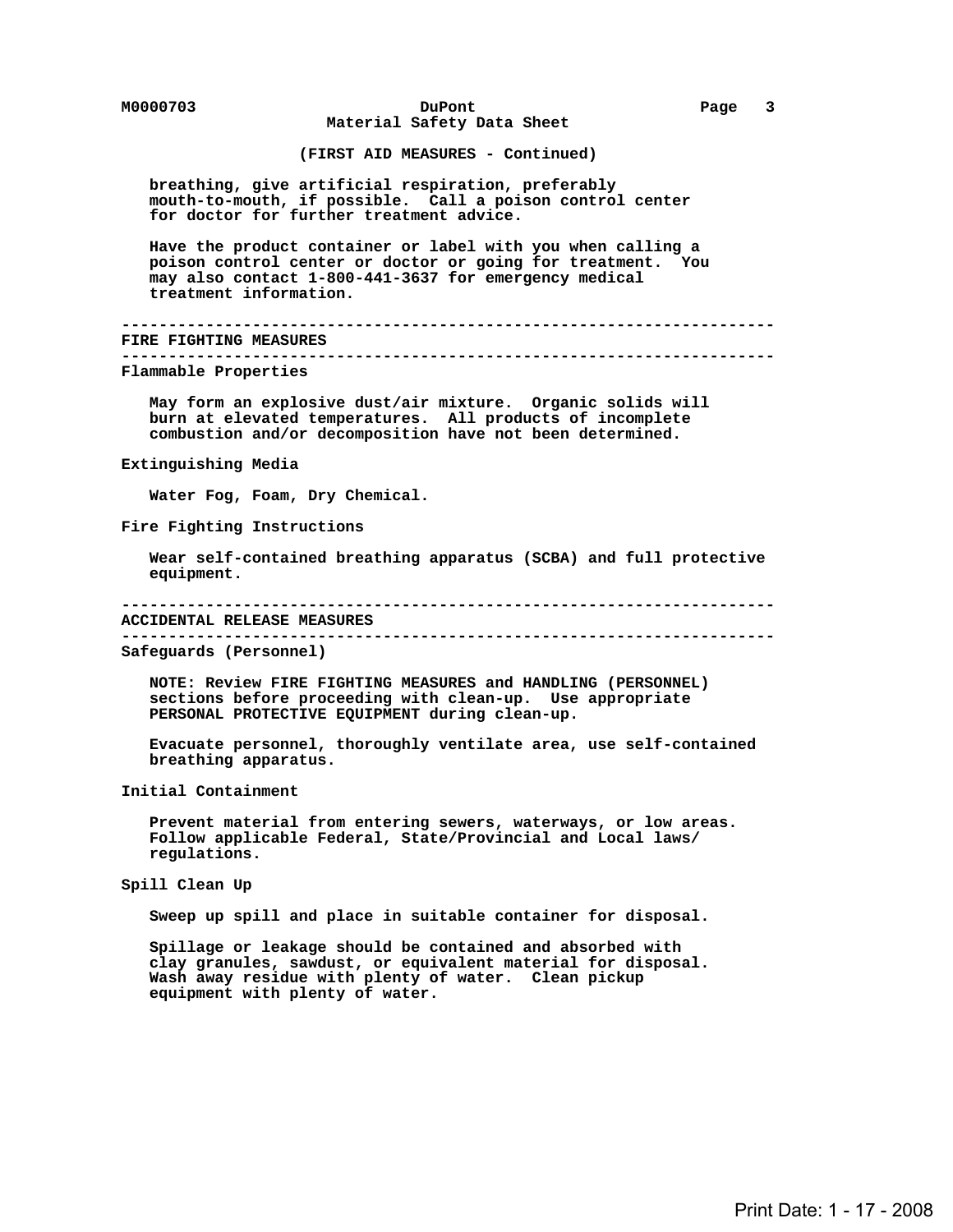## **---------------------------------------------------------------------- HANDLING AND STORAGE ---------------------------------------------------------------------- Handling (Personnel) Users Should: Wash hands before eating, drinking, chewing gum, using tobacco or using the toilet. Remove clothing immediately if pesticide gets inside. Then wash thoroughly and put on clean clothing. Remove PPE immediately after handling this product. Wash the outside of gloves before removing. As soon as possible, wash thoroughly and change into clean clothing. Storage Store product in original container only. Do not contaminate water, other pesticides, fertilizer, food or feed in storage. Store in a cool, dry place. Keep out of reach of children. Spillage or leakage should be contained and absorbed with clay granules, sawdust, or equivalent material for disposal. ---------------------------------------------------------------------- EXPOSURE CONTROLS/PERSONAL PROTECTION ---------------------------------------------------------------------- Engineering Controls Use only with adequate ventilation. When handlers use closed systems, enclosed cabs, or aircraft in a manner that meets the requirements listed in the Worker Protection Standard (WPS) for agricultural pesticides 40 CFR 170.240(d)(4-6), the handler PPE requirements may be reduced or modified as specified in the WPS. Pilots must use cockpits in a manner that meets the requirements listed in the Worker Protection Standard (WPS) for agricultural pesticides [40 CFR part 170.240 (d)(4-6)]. Personal Protective Equipment Some of the materials that are chemical resistant to this product are listed below. If you want more options follow the instructions for category A on an EPA chemical resistant category selection chart. All mixers, loaders, and applicators and other handlers must wear: - Long-sleeve shirt and long pants. - Chemical resistant gloves Category A (such as butyl rubber, natural rubber, neoprene rubber, or nitrile rubber), all > 14 mils.**

- **Shoes plus socks.**
- **Protective eyewear.**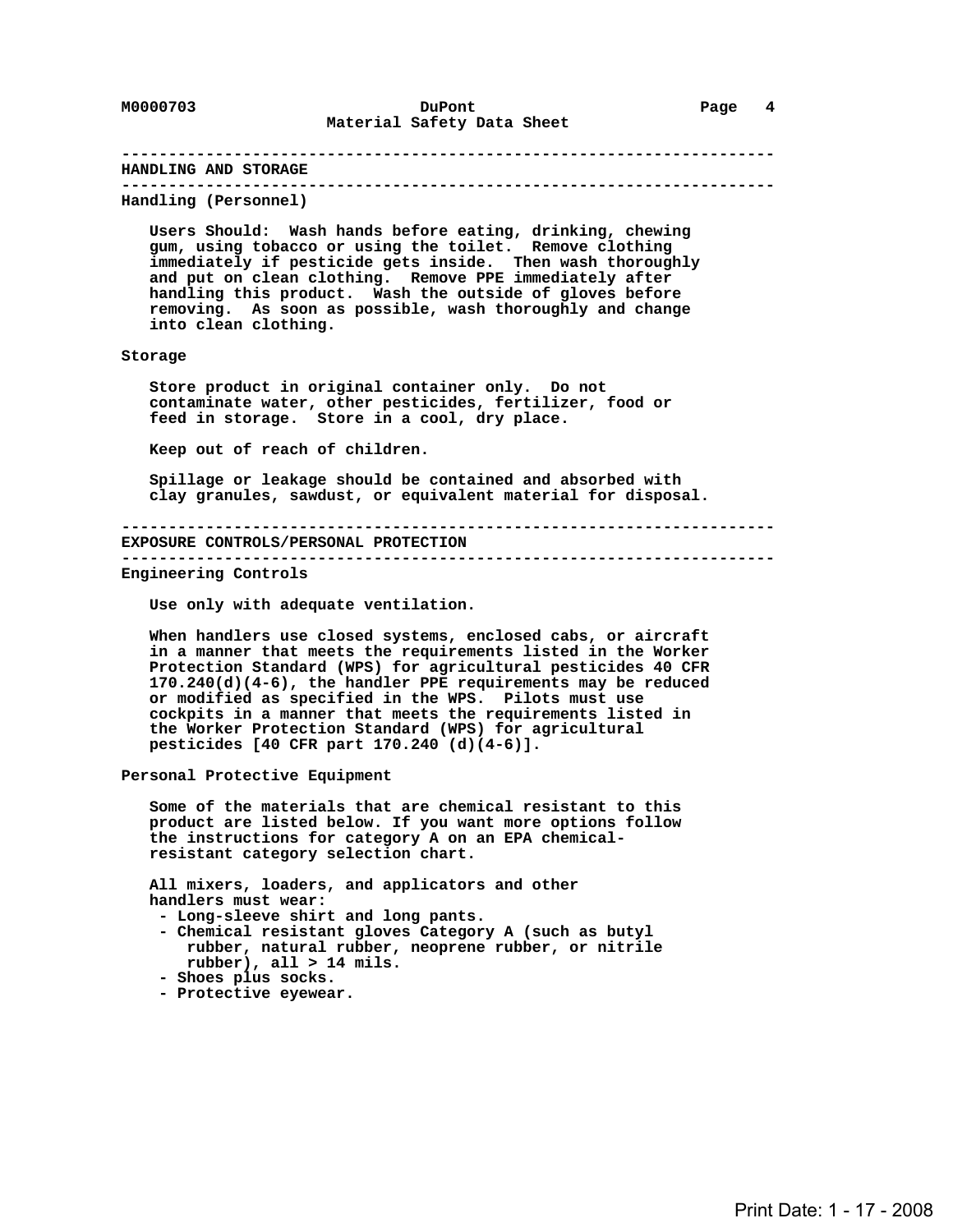## **(EXPOSURE CONTROLS/PERSONAL PROTECTION - Continued)**

 **Discard clothing and other absorbent materials that have been drenched or heavily contaminated with this product's concentrate. Do not reuse them. Follow manufacturer's instructions for cleaning/maintaining PPE. If no such instructions for washables, use detergent and hot water. Keep and wash PPE separately from other laundry.**

 **PPE required for early entry to treated areas that is permitted under the Worker Protection Standard and that involves contact with anything that has been treated, such as plants, soil, or water is:**

- **Coveralls worn over short-sleeve shirt and short pants.**
- **Chemical-resistant footwear plus socks.**
- **Chemical-resistant gloves, category A (such as butyl rubber, natural rubber, neoprene rubber, or nitrile rubber), all > 14 mils.**
- **Chemical-resistant headgear for overhead exposure**
- **Protective eyewear.**

 **Notify workers of the application by warning them orally and by posting warning signs at entrances to treated areas.**

 **Exposure Guidelines**

```
 Applicable Exposure Limits
  RIMSULFURON
                                 : None Established
 TLV (ACGIH) : None Established<br>AEL * (DuPont) : 5 mg/m3, 8 & 12 l
                                 AEL * (DuPont) : 5 mg/m3, 8 & 12 Hr. TWA, total dust
```
 **\* AEL is DuPont's Acceptable Exposure Limit. Where governmentally imposed occupational exposure limits which are lower than the AEL are in effect, such limits shall take precedence.**

```
 ----------------------------------------------------------------------
PHYSICAL AND CHEMICAL PROPERTIES
----------------------------------------------------------------------
Physical Data
   Part A
```
 **Bulk Density : 0.69 - 0.79 g/mL pH : 7.0 - 8.0 Part B Bulk Density : 0.63 - 0.73 mg/L pH : 6.0 - 7.0**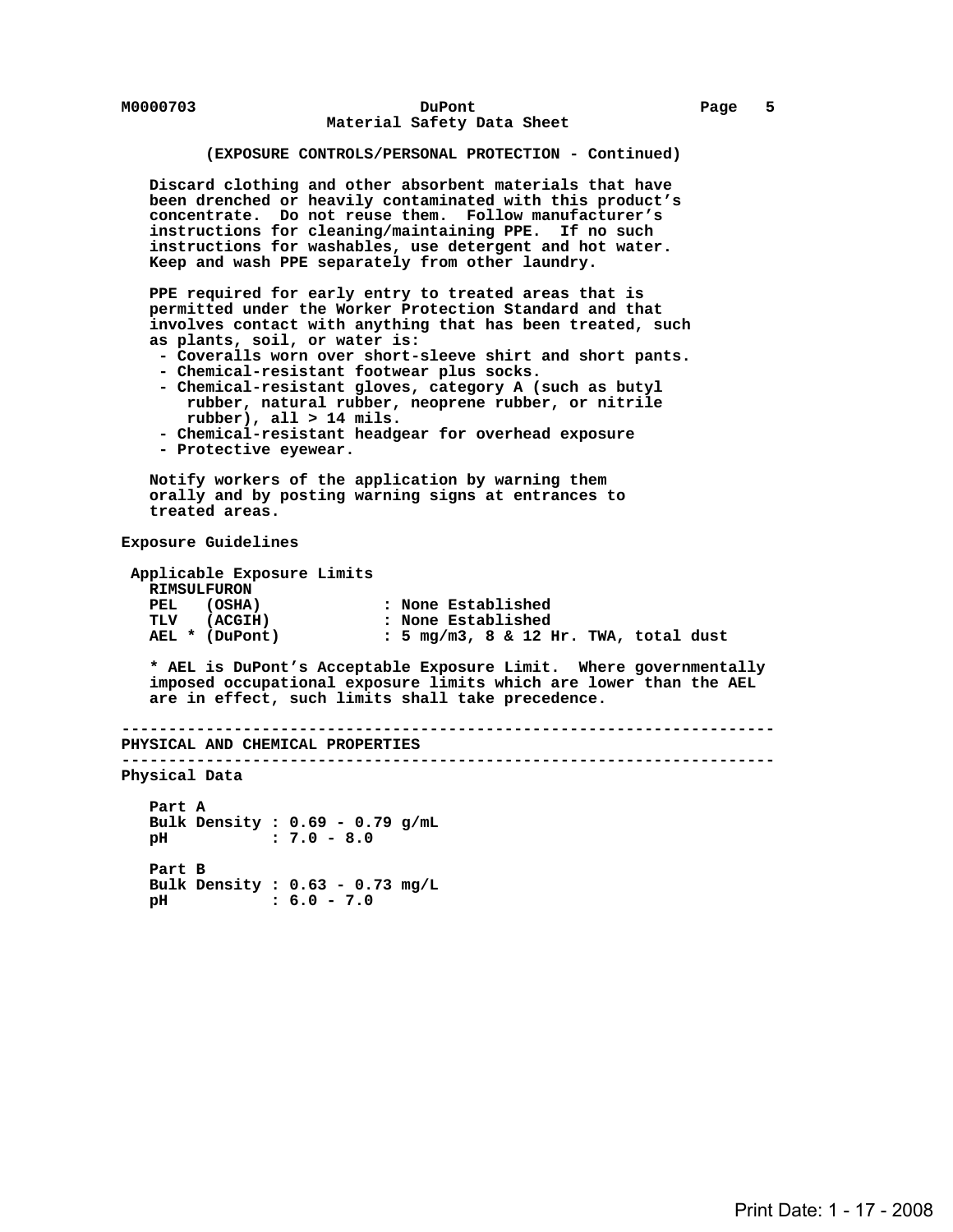# **---------------------------------------------------------------------- STABILITY AND REACTIVITY ---------------------------------------------------------------------- Chemical Stability Stable at normal temperatures and storage conditions. Conditions to Avoid None known. Polymerization Polymerization will not occur. ---------------------------------------------------------------------- TOXICOLOGICAL INFORMATION ---------------------------------------------------------------------- Animal Data Oral LD50 : 1611 mg/kg (rat)** (Isoxadifen Ethyl Technical)<br>Dermal LD50 **(1991)** : > 2000 mg/kg (rabbit)  **Dermal LD50 : > 2000 mg/kg (rabbit) Inhalation 4-hr. LC50 : > 5.04 mg/L (rat) Based on data from components, this product is a moderate eye irritant, is not a skin irritant, but is a skin sensitizer in animals. RIMSULFURON TECHNICAL Repeated and long-term ingestion exposures in animals with Rimsulfuron resulted in non-specific body weight, organ weight, and mild hematologic and clinical chemistry changes. A 1-year feeding study in dogs resulted in mild tracheal effects. Rimsulfuron did not demonstrate carcinogenic effects in long-term feeding studies in rats or mice. Rimsulfuron did not cause developmental or reproductive effects in animals. Rimsulfuron did not produce genetic damage in bacterial or mammalian cell cultures or in animals. ISOXADIFEN-ETHYL TECHNICAL Long term testing does not indicate carcinogenic effects. There was no indication of developmental toxicity in animal tests. Ingestion of excessive amounts by pregnant animals did cause maternal and fetal toxicity. Isoxadifen Ethyl was not mutagenic in vitro or in vivo during genetic testing.**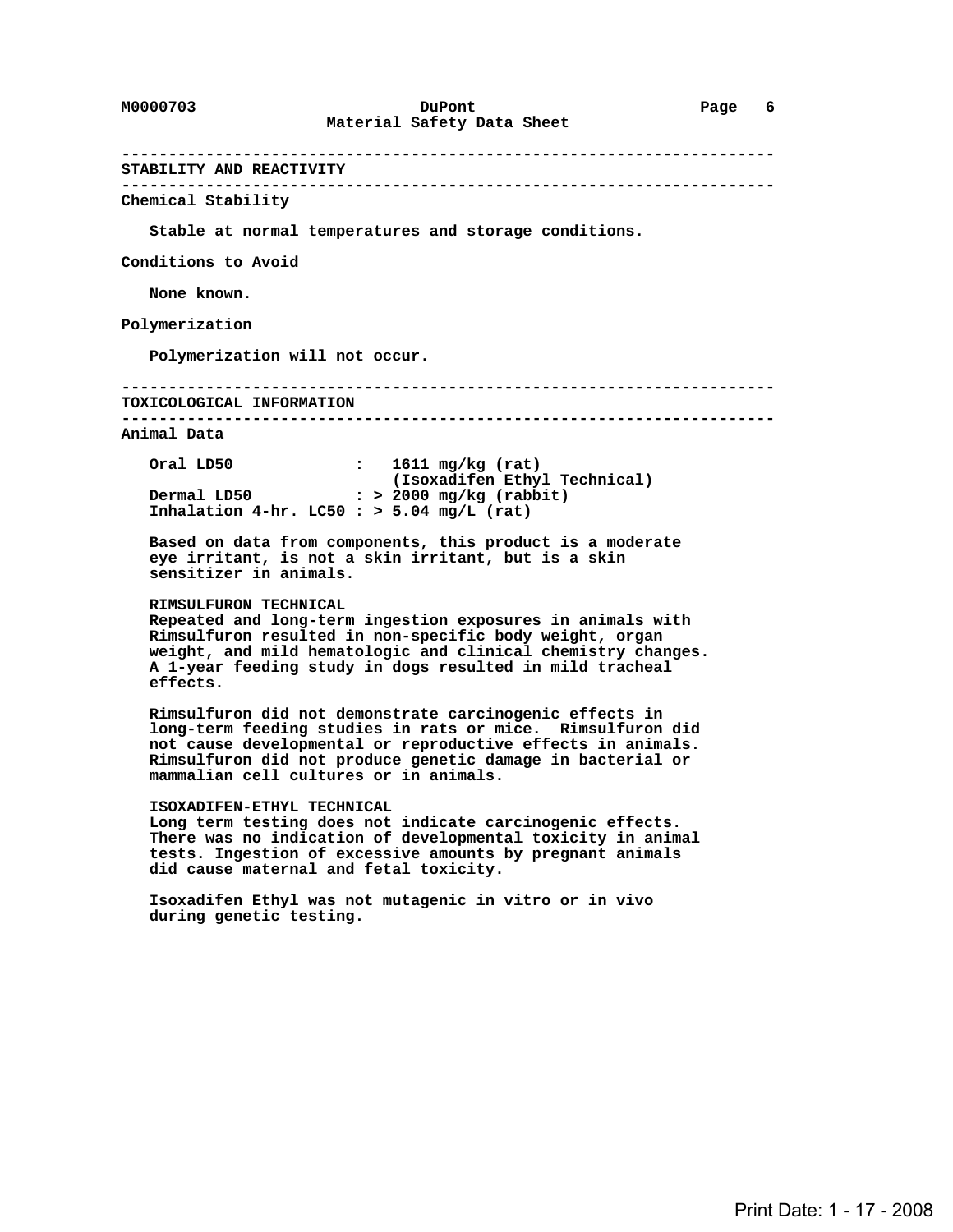**---------------------------------------------------------------------- ECOLOGICAL INFORMATION ---------------------------------------------------------------------- Ecotoxicological Information AQUATIC TOXICITY: DICAMBA 96-hour LC50 - Bluegill sunfish: > 1000 mg/L. 96-hour LC50 - Rainbow trout: 135 mg/L. 48-hour EC50 - Daphnia magna: 110 mg/L. 72-hour EC50 - Algae: 2.3 mg/L. AQUATIC TOXICITY: RIMSULFURON 96 hour LC50 - Rainbow trout: > 390 mg/L. 96 hour LC50 - Bluegill sunfish: > 390 mg/L. 48 hour EC50 - Daphnia magna: > 360 mg/L. 72 hour, EC50, Freshwater algae: 1.6 mg/L. AVIAN TOXICITY: RIMSULFURON Acute Oral LD50 - Bobwhite quail: > 2250 mg/kg. Acute Oral LD50 - Mallard duck: > 2000 mg/kg. Acute Dietary LC50 - Bobwhite quail: > 5620 ppm. Acute Dietary LC50 - Mallard duck: > 5620 ppm. AQUATIC TOXICITY ISOXADIFEN-ETHYL TECHNICAL 96-Hour LC50 - Rainbow trout: 0.34 mg/L. 96-Hour LC50 - Bluegill sunfish: 0.22 mg/L. 48-Hour EC50 - Daphnia magna: > 0.51 mg/L. ---------------------------------------------------------------------- DISPOSAL CONSIDERATIONS ---------------------------------------------------------------------- Waste Disposal Treatment, storage, transportation, and disposal must be in accordance with applicable Federal, State/Provincial, and Local regulations. Do not contaminate water, food or feed by storage or disposal. Waste resulting from the use of this product may be disposed of on site or at an approved waste disposal facility. ENVIRONMENTAL HAZARDS: Do not apply directly to water, or to areas where surface water is present, or to intertidal areas below the mean high water mark. Do not contaminate water by cleaning of equipment or disposal of equipment washwaters. Keep out of lakes, streams, or ponds. Apply this product only as directed on the product label. Refer to the product label for additional application instructions relating to environmental precautions.**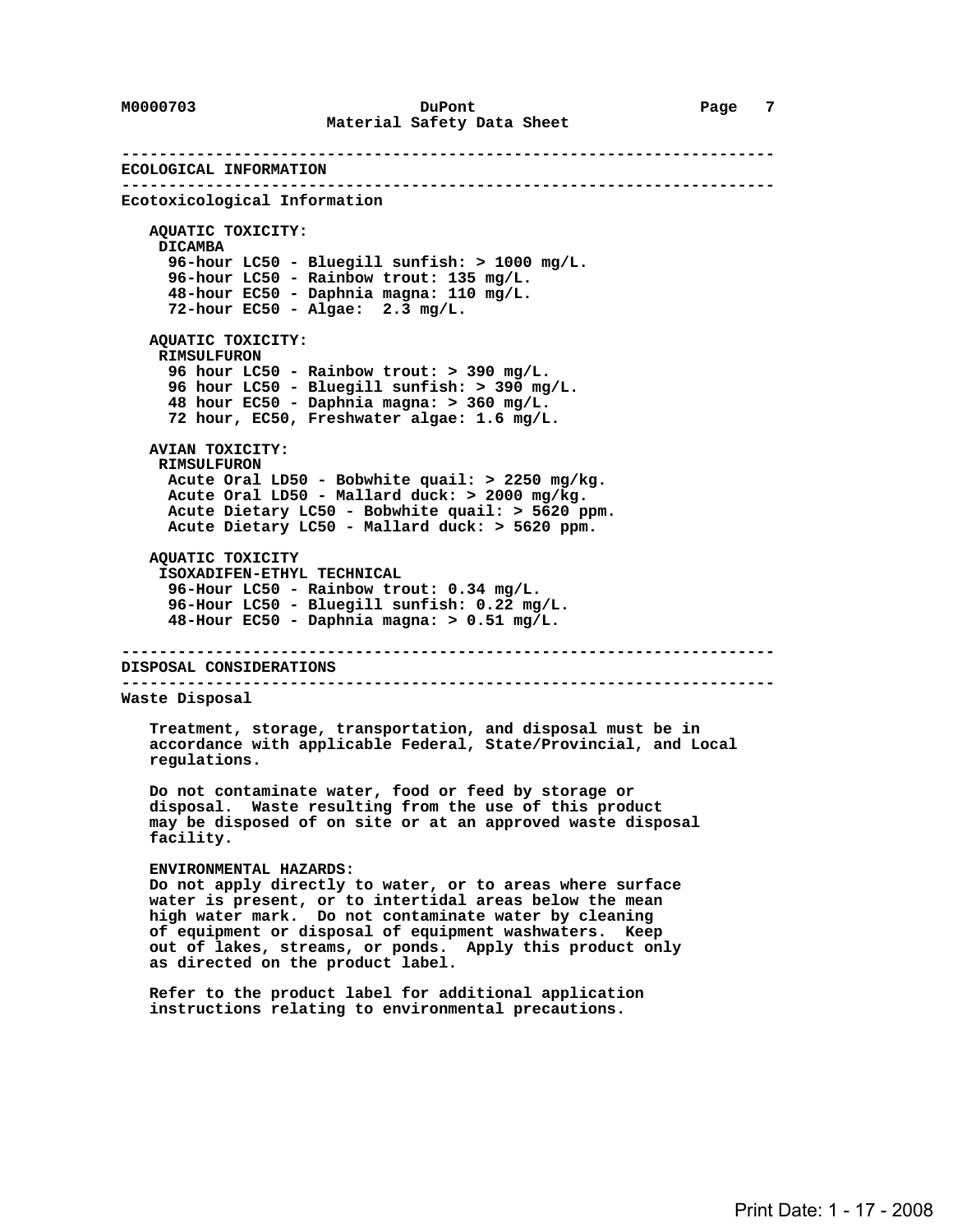## **M0000703 DuPont Page 8 Material Safety Data Sheet**

 **(DISPOSAL CONSIDERATIONS - Continued)**

 **Container Disposal**

 **Completely empty the contents of the bag into application equipment. Then, dispose of the bag in a sanitary landfill, or by incineration, or, if allowed by State and local authorities, by burning. If burned, stay out of smoke.**

```
 ----------------------------------------------------------------------
TRANSPORTATION INFORMATION
```
 **----------------------------------------------------------------------**

 **Shipping Information**

#### **DOT:**

 **Proper Shipping Name: Not Regulated by DOT unless a single package contains 1000 or more pounds Dicamba. If 1000 or more pounds Dicamba describe as follows:**

 **UN 3077, Environmentally hazardous substances, solid, n.o.s., (Dicamba), 9, PG III, RQ, (Dicamba)**

 **Note: Add words "Marine Pollutant (Isoxadifen Ethyl)" after basic description for bulk packaging.**

 **IMO/IMDG: Proper Shipping Name: UN 3077, Environmentally hazardous substances, solid, n.o.s. (Isoxadifen Ethyl), 9, PG III, Marine Pollutant**

 **IATA: Not regulated for air transport.**

 **---------------------------------------------------------------------- REGULATORY INFORMATION ----------------------------------------------------------------------**

 **U.S. Federal Regulations**

 **TITLE III HAZARD CLASSIFICATIONS SECTIONS 311, 312**

 **Acute : Yes Chronic : No Fire : No Reactivity : No**

 **In the United States this product is regulated by the US Environmental Protection Agency under the Federal Insecticide, Fungicide and Rodenticide Act. It is a violation of federal law to use this product in a manner inconsistent with its labeling.**

 **EPA Reg. No. 352-761**